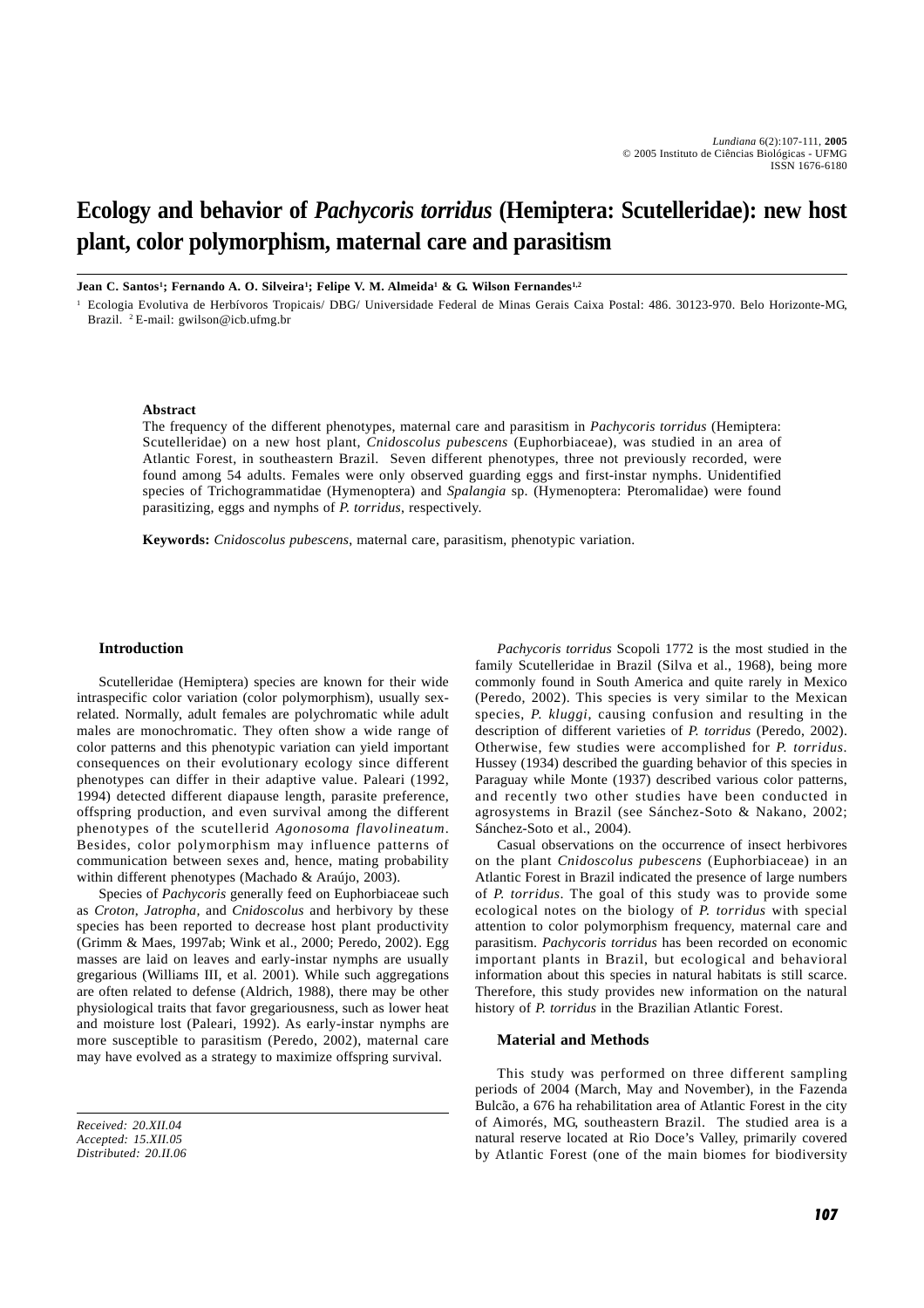conservation; Myers et al., 2000). The region is under accelerated degradation process, mainly by wood exploitation, agriculture and pasture activities. Observation and samples were taken in two adjacent areas: 19°32'41.5" S, 41°06'11.7" W, 345 m a.s.l., and 19°32'38.8" S , 41°05'57.3" W, 352 m a.s.l.

Adults of *P. torridus* feeding on *Cnidoscolus pubescens* (Euphorbiaceae) were sampled, separated into the different phenotypes and measured for adult total body length, width and offspring production. We also measured nymph length in an attempt to provide more data for future investigations. Whenever a female was found guarding eggs or nymphs, the whole leaf used was collected to evaluate the offspring number of each adult morph. The morph patterns of *P. torridus* were described according to Monte (1937) and Sánchez-Soto et al. (2004). Voucher species were deposited in the Museum of Zoology, University of Rio Janeiro (MZURJ).

#### **Results and Discussion**

#### *New host plant*

Though *Pachycoris* species often feed on Euphorbiaceae, *P. torridus* has been recorded on 12 phylogenetically unrelated host plant species of economic importance in Brazil [for a complete list see Sánchez-Soto & Nakano, (2002) and Sánchez-Soto et al., (2004)]. In Paraguay, Hussey (1934) described the occurrence of this species on *Sapium haematospermum* Múll. Arg. (Euphorbiaceae). Although there are many host records known for this species, the native host plant has not yet been recorded in Brazil. For the first time, we record the occurrence of *P. torridus* on *Cnidoscolus pubescens* (Euphorbiaceae), a species widely recognized for its poisonous thorns. In a single case, we observed a female guarding an egg mass on a leaf of the liana *Arrabidaea chica* (Bignoniaceae) probably as a result of a wrong oviposition, since this plant was adjacent a C*. pubescens* individual.

It is likely that *C. pubescens* is the native host plant of *P. torridus* because the other species of *Pachycoris* feed on Euphorbiaceae (Grimm & Maes, 1997ab; Wink et al., 2000; Williams III et al., 2001; Peredo, 2002) and individuals were found only in this plant despite the occurrence of other hundreds of plant species in the area, including species of *Manihot*, *Ricinus,* and *Hevea*, among others. Besides, *Pachycoris* may have specific interactions with Euphorbiaceae species because some aposematic specialist bugs sequester from their host plant compounds that are toxic to their predators (Williams III et al., 2001). We observed *P. torridus* adults sucking *C. pubescens* leaves, fruits and inflorescences. Adults were found either feeding alone of in aggregations, while nymphs were only observed feeding in aggregations. Feeding behavior is an important aspect in the Scutelleridae species because it can help us to understand strategies of defense behavior. For instance, the abundance of arthropod natural enemies apparently has forced *P. stallii* to maintain this defense system despite feeding on a toxic host plant *Croton californicus* (Williams III et al., 2001).

#### *Color polymorphism and new morphs*

A sample of 54 adults yielded seven morphs (Fig. 1), among which three new phenotypes had not been previously recorded by Monte (1937) nor by Sánchez-Soto et al. (2004). Fig.1A-C shows the patterns found in this study that correspond to patterns 4, 12, and 13 previously described by Monte (1937). Thirteen morphs were described by Monte (1937) while Sánchez-Soto et al. (2004) described four new spot morphs of pronotum and scutellum, denominated, respectively, 14 up to 17. The pattern 17 was also recorded in this study (photograph unavailable). We describe three new morphs following the numbering system suggested by Monte (1937):

*Color pattern 18* - Brown, with two spots in the pronotum near the head. The scutellum has six spots; four on median region and two on laterals (Fig. 1D).

*Color pattern 19* - Red, with two spots in the pronotum near the head. The scutellum has indications of two spots on the medium region (Fig. 1E).

*Color pattern 20* - Brown, without spots (Fig. 1F).

Up to nine types of color within of pattern 13 (basic pattern), were found in aggregations of adults or isolates (Fig. 2A,B). The basic pattern represented the most abundant morph, with 88.9% of the individuals (48 with the basic pattern and six with the other patterns). Other morphs were found at low densities in aggregations or isolates (Fig. 2A-E).

Although we do not have data regarding the natural defensive behavior in *P. torridus*, we believe that aposematic

| Table 1 - Number of eggs and offspring associated with coloration pattern of Pachycoris torridus (Hemiptera: Scutelleridae) in Cnidoscolus |
|--------------------------------------------------------------------------------------------------------------------------------------------|
| pubescens (Euphorbiaceae). Except the morph in second line that occurred in Arrabidaea chica (Bignoniaceae).                               |

| Color pattern | Morph number | Length (mm) | Width (mm) | <b>Offspring/Stage</b> |
|---------------|--------------|-------------|------------|------------------------|
| Pattern four  | 4            | 15,7        | 10.2       | 92/eggs                |
| Basic pattern | 13           | 14,6        | 9.6        | 75/eggs                |
| Basic pattern | 13           | 15,5        | 10.1       | $66/1$ -instar nymphs  |
| Basic pattern | 13           | 16,3        | 10.3       | $67/1$ -instar nymphs  |
| Basic pattern | 13           | 15,7        | 10.2       | $91/1$ -instar nymphs  |
| Basic pattern | 13           | 14,8        | 9.7        | 80/4-instar nymphs     |
| Basic pattern | 13           | 15,7        | 10.2       | 82/4-instar nymphs     |
|               |              |             |            |                        |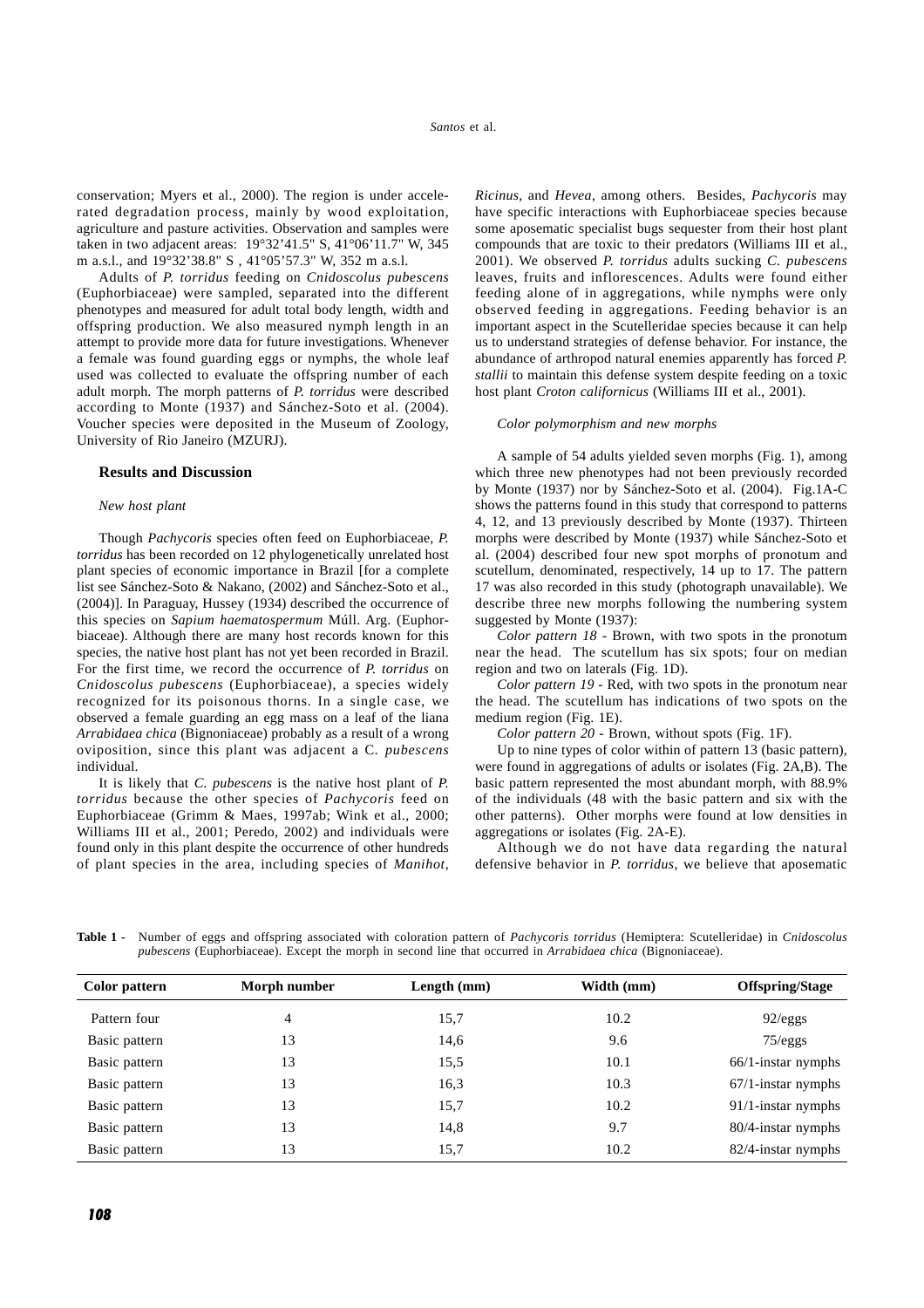*Ecology and behavior of* Pachycoris torridus



**Figure 1 -** Color patterns of *Pachycoris torridus* (Hemiptera: Scutelleridae) found in this study. The figures A-C correspond to patterns 4, 12 and 13 previously described by Monte (1937) and the figures D-F corresponds the three new phenotypes describe in this study.

behavior is likely to occur in this species. This question was addressed by many other studies in the genus *Pachycoris* (see Wink et al., 2000; Williams III et al., 2001).

# *Maternal care and parasitism*

We observed two egg masses laid by *P. torridus* females (75 and 92 eggs, respectively (Tab. 1). Other Scutelleridae species, such as *Agonosoma flavolineatum,* oviposits an average of 14 eggs (Paleari, 1992), while *P. klugii* lays on average 81.4 eggs (Peredo, 2002). Thirty-tree out of the 92 eggs of *P. torridus* (35.8%) were parasitized by an unidentified species of Trichogrammatidae (Hymenoptera: Chalcidoidea). In the other egg mass only one egg was parasitized. Parasitized eggs showed a black or white color in contrast to healthy red eggs. They were located at the periphery of the egg mass indicating that the eggs in the center of the oviposition mass may be better protected by the mother (Fig. 2F). The parasitism rate observed by us was different to the data reported by Hussey (1934) (15% on *P. torridus*) but similar to that reported by Peredo (2002) (38% on *P. klugii*). Peredo (2002) reported that although *P. klugii* females also guard their eggs (a behavior similar to *P. torridus*; Fig. 2E)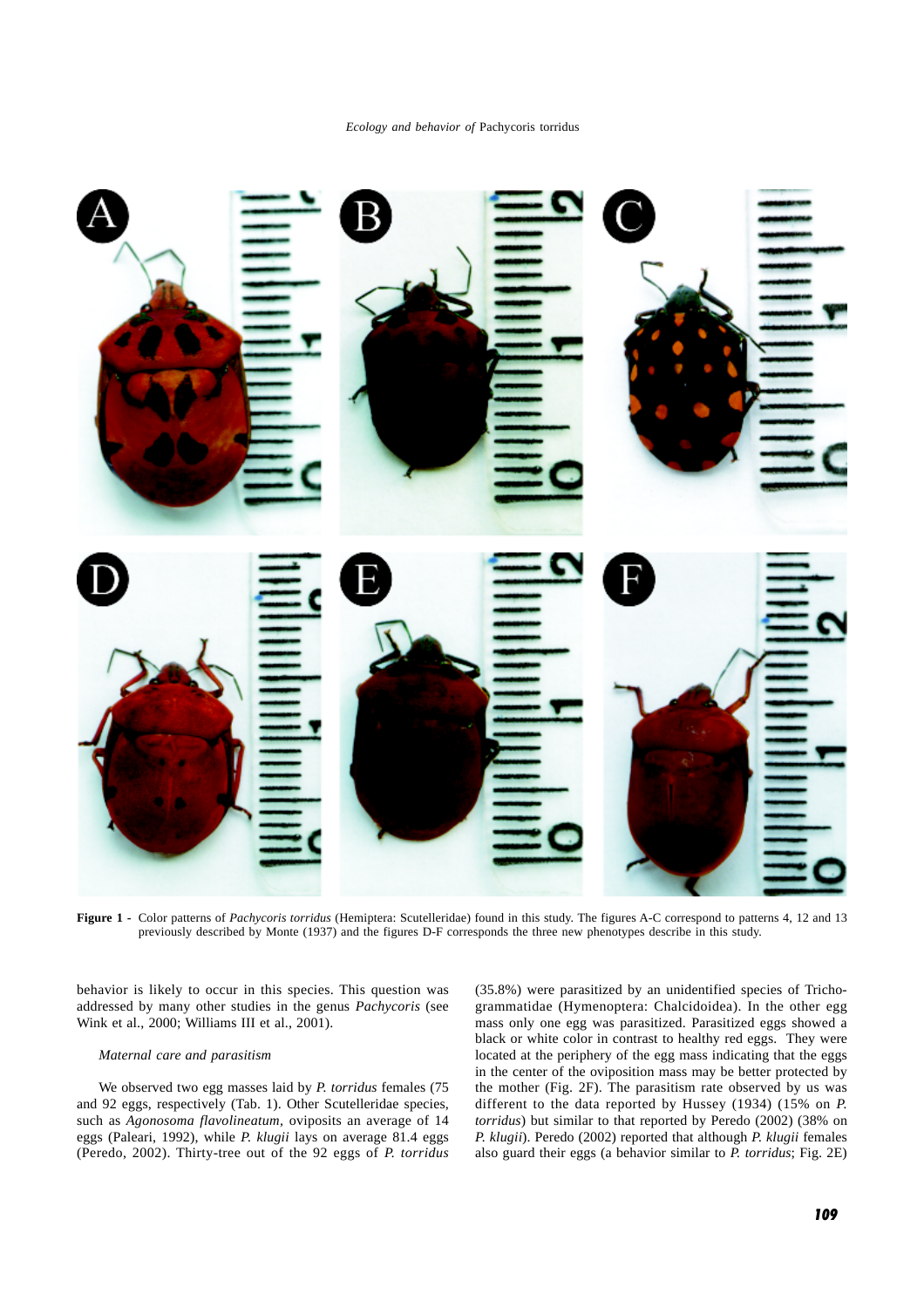# *Santos* et al.



**Figure 2 -** A-B. Aggregation of individuals of *Pachycoris torridus* (Hemiptera: Scutelleridae). C-E. Maternal care in nymphs and egg mass. F. Egg mass with parasitized eggs (see black and write parasitized eggs and red healthy eggs). G. The four-instar nymph. H. Metamorphosis in an individual of *P. torridus.*